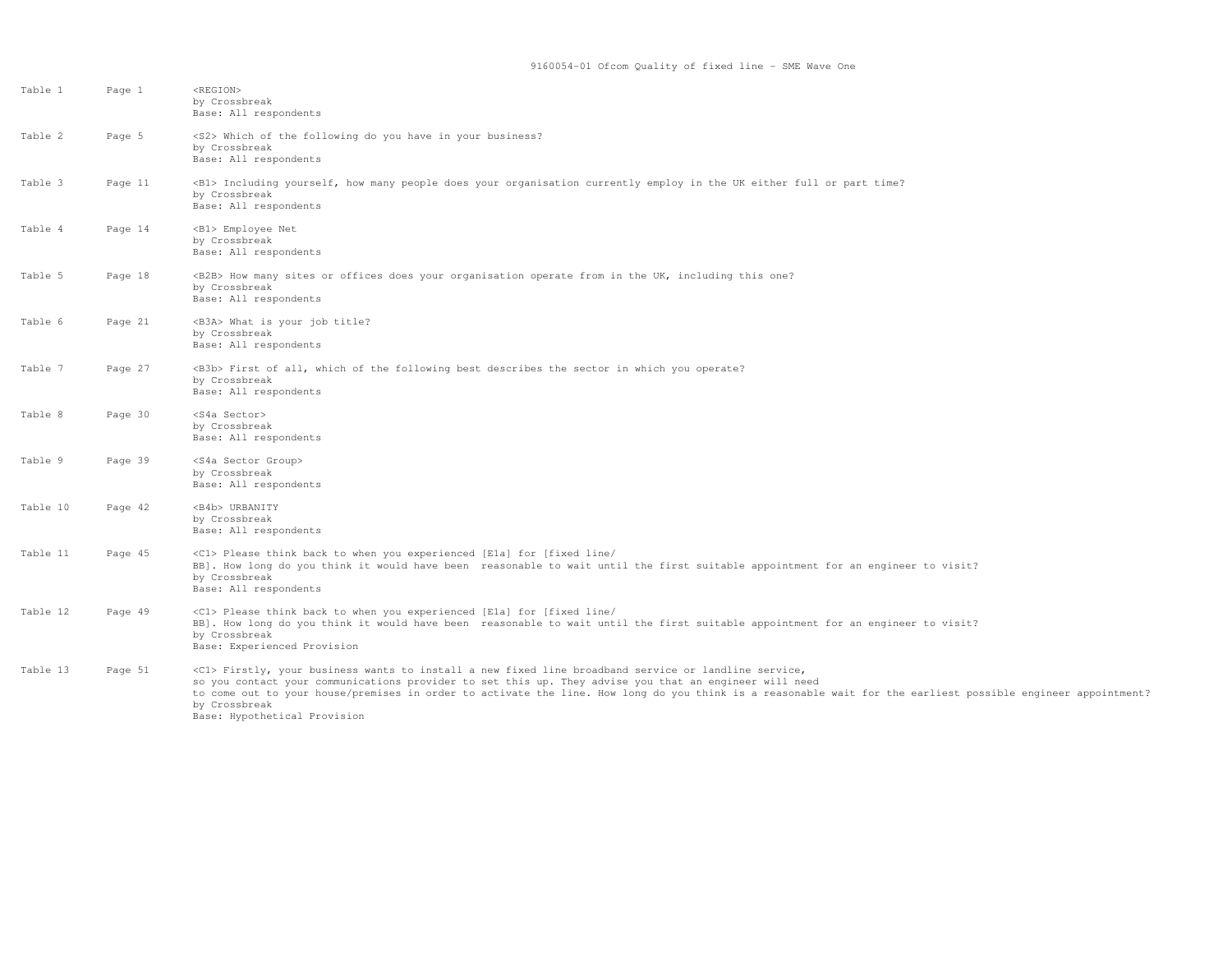| Table 14 | Page 56 | <c2> And what would be an unacceptable length of time to wait? Please give your answer in terms of Calendar days.<br/>by Crossbreak<br/>Base: All respondents</c2>        |
|----------|---------|---------------------------------------------------------------------------------------------------------------------------------------------------------------------------|
| Table 15 | Page 59 | <c2> And what would be an unacceptable length of time to wait? Please give your answer in terms of Calendar days.<br/>by Crossbreak<br/>Base: Experienced Provision</c2>  |
| Table 16 | Page 61 | <c2> And what would be an unacceptable length of time to wait? Please give your answer in terms of Calendar days.<br/>by Crossbreak<br/>Base: Hypothetical Provision</c2> |
| Table 17 | Page 64 | <wtp1> Knowing this, would you accept an installation within 16 days for £5 less?<br/>by Crossbreak<br/>Base: All respondents</wtp1>                                      |
| Table 18 | Page 67 | <wtp2> Would you accept an installation within 14 days for £5 less?<br/>by Crossbreak<br/>Base: All respondents</wtp2>                                                    |
| Table 19 | Page 70 | <wtp3> Would you accept an installation within 16 days for £10 less?<br/>by Crossbreak<br/>Base: All respondents</wtp3>                                                   |
| Table 20 | Page 73 | <wtp4> Would you accept an installation within 14 days for £10 less?<br/>by Crossbreak<br/>Base: All respondents</wtp4>                                                   |
| Table 21 | Page 76 | <wtp5> Would you be willing to pay £15 more for an installation within 10 days?<br/>by Crossbreak<br/>Base: All respondents</wtp5>                                        |
| Table 22 | Page 79 | <wtp6> Would you be willing to pay £10 more for an installation within 10 days?<br/>by Crossbreak<br/>Base: All respondents</wtp6>                                        |
| Table 23 | Page 82 | <wtp7> Would you be willing to pay £5 more for an installation within 10 days?<br/>by Crossbreak<br/>Base: All respondents</wtp7>                                         |
| Table 24 | Page 85 | <wtp8> Would you be willing to pay £15 more for an installation within 8 days?<br/>by Crossbreak<br/>Base: All respondents</wtp8>                                         |
| Table 25 | Page 88 | <wtp9> Would you be willing to pay £10 more for an installation within 8 days?<br/>by Crossbreak<br/>Base: All respondents</wtp9>                                         |
| Table 26 | Page 91 | <wtp10> Would you be willing to pay £5 more for an installation within 8 days?<br/>by Crossbreak<br/>Base: All respondents</wtp10>                                        |
| Table 27 | Page 94 | WTP Summary<br>by Crossbreak<br>Base: All with fixed landline or internet                                                                                                 |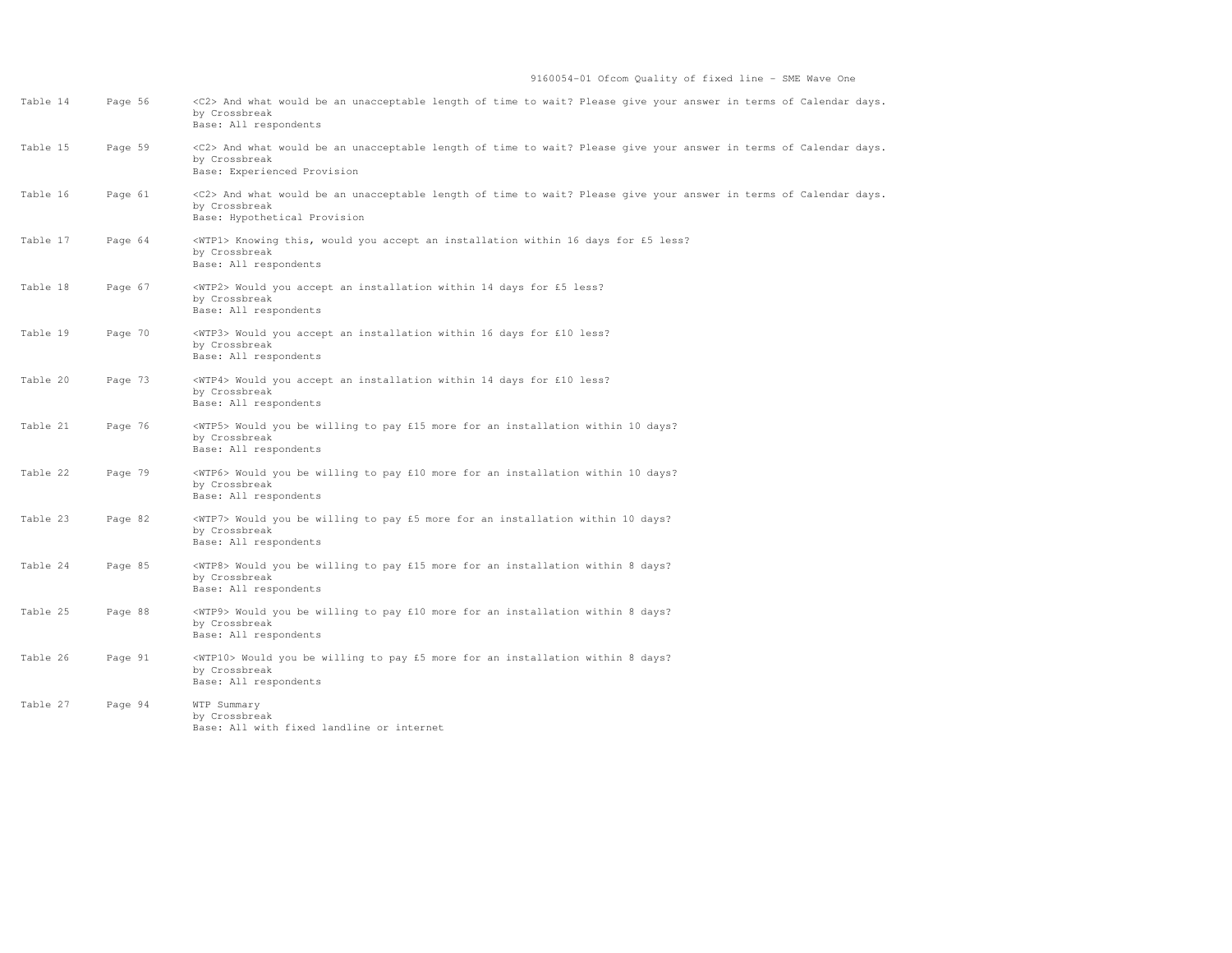## 9160054-01 Ofcom Quality of fixed line - SME Wave One

| Table 28 | Page 97  | <wtp1a> Which of the following best describes why you would be unwilling to accept a slower installation at a cheaper price?<br/>by Crossbreak<br/>Base: All respondents</wtp1a>                                                             |
|----------|----------|----------------------------------------------------------------------------------------------------------------------------------------------------------------------------------------------------------------------------------------------|
| Table 29 | Page 100 | <wtp1b> By what amount would you need the installation to be reduced by for you to accept a 14 day installation?<br/>by Crossbreak<br/>Base: The price decreases weren't enough to justify the longer installation</wtp1b>                   |
| Table 30 | Page 102 | <wipic> Which of the following best describes why you would be unwilling to pay a higher price for faster installation?<br/>by Crossbreak<br/>Base: All respondents</wipic>                                                                  |
| Table 31 | Page 106 | <wtp1d> At what price increase would you be willing to pay for an installation in 8 days?<br/>by Crossbreak<br/>Base: All respondents</wtp1d>                                                                                                |
| Table 32 | Page 107 | <c5> Please think back to when you experienced loss of service<br/>for [fixed line/BB]. How long do you think it would have been reasonable to wait for the fault to be fixed?<br/>by Crossbreak<br/>Base: All respondents</c5>              |
| Table 33 | Page 111 | <c5> Please think back to when you experienced loss of service<br/>for [fixed line/BB]. How long do you think it would have been reasonable to wait for the fault to be fixed?<br/>by Crossbreak<br/>Base: Experienced Loss of service</c5>  |
| Table 34 | Page 113 | <c5> Please think back to when you experienced loss of service<br/>for [fixed line/BB]. How long do you think it would have been reasonable to wait for the fault to be fixed?<br/>by Crossbreak<br/>Base: Hypothetical Loss of service</c5> |
| Table 35 | Page 116 | <c6> And what would be an unacceptable length of time to wait?<br/>by Crossbreak<br/>Base: All respondents</c6>                                                                                                                              |
| Table 36 | Page 119 | <c6> And what would be an unacceptable length of time to wait?<br/>by Crossbreak<br/>Base: Experienced Loss of service</c6>                                                                                                                  |
| Table 37 | Page 121 | <c6> And what would be an unacceptable length of time to wait?<br/>by Crossbreak<br/>Base: Hypothetical Loss of service</c6>                                                                                                                 |
| Table 38 | Page 124 | <wwtp1> Having lost service would you accept a repair within 3 days for £5 off your next bill?<br/>by Crossbreak<br/>Base: All respondents</wwtp1>                                                                                           |
| Table 39 | Page 127 | <wwtp2> Having lost service would you accept a repair within 3 days for £10 off your next bill?<br/>by Crossbreak<br/>Base: All respondents</wwtp2>                                                                                          |
| Table 40 | Page 130 | <wwtp5> Having lost service would you pay £15 for a repair within 1 day?<br/>by Crossbreak<br/>Base: All respondents</wwtp5>                                                                                                                 |